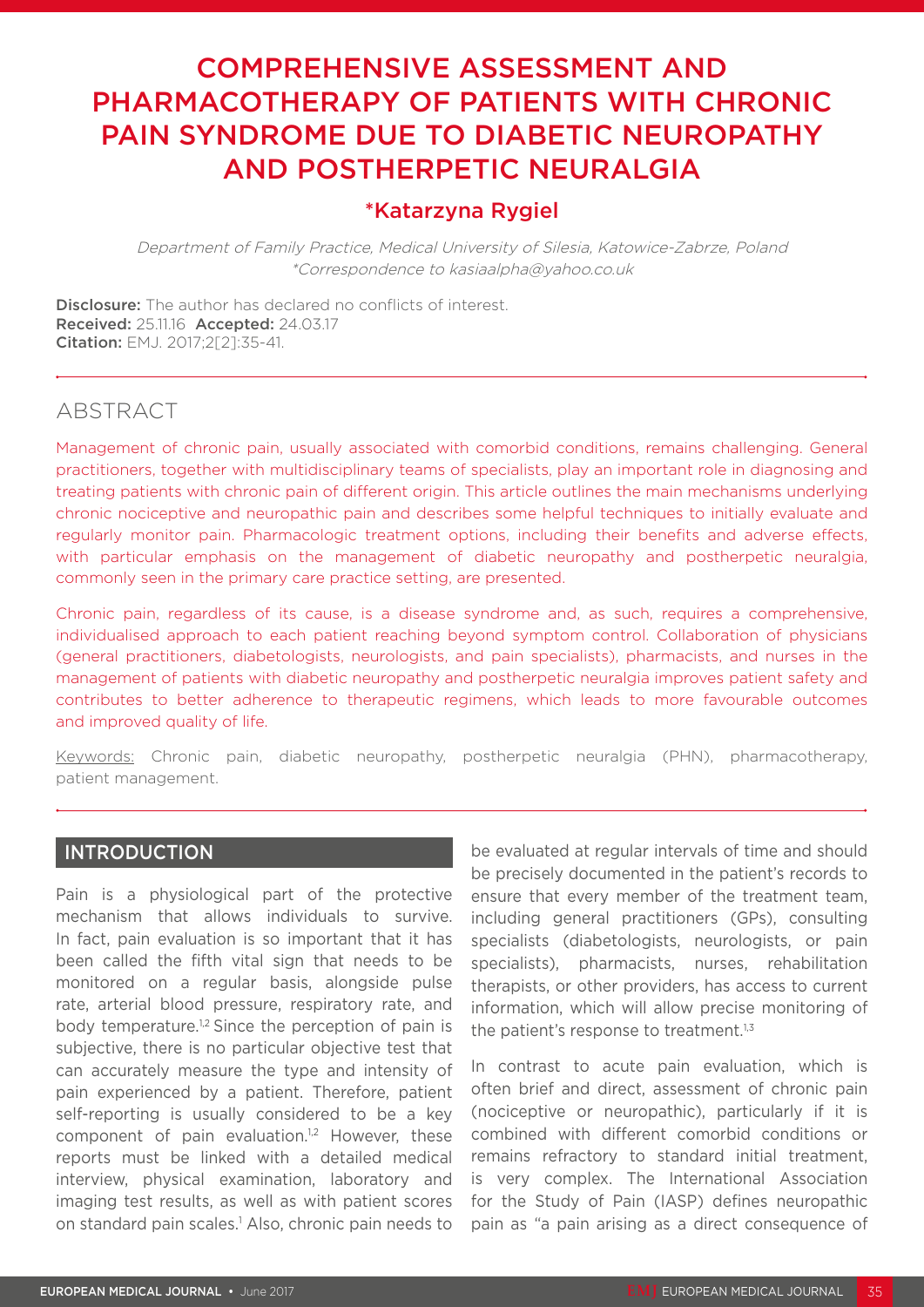a lesion or disease affecting the somatosensory system".2 Assessment of neuropathic pain requires multidisciplinary knowledge and experience, co-operation within a treatment team, and a professional relationship with each patient based on mutual trust and respect. Many GPs are in a unique position to establish long-term relationships with their patients that facilitate good communication.<sup>1,3</sup>

# INITIAL ASSESSMENT OF PATIENT SUFFERING FROM CHRONIC PAIN

Initial assessment of every patient suffering from chronic pain is focussed on obtaining a detailed history covering basic characteristics of the patient's pain, such as its type (nociceptive versus neuropathic), localisation, frequency, duration, and aggravating and alleviating factors. $1,3$  In addition, it is crucial to briefly analyse some other related domains of the patient's life, including his/her physical and psychosocial wellbeing (including family and occupational situation), functional status, comorbidities, mental and emotional status, present or past psychiatric disorders, and current or past substance abuse problems.<sup>1,3</sup>

The physical exam should be focussed on musculoskeletal and neurological systems. Diagnostic studies need to be analysed in comparison to past medical records, if available. A goal of such a comprehensive assessment is a correct diagnosis and a reasonable management plan. It should be emphasised that simple steps, including obtaining a patient's detailed history and performing a thorough physical exam, are often instrumental for detecting potential causes of a patient's pain. $1-3$  At this point, knowing the right questions to ask can lead to finding the root cause(s) of the patient's pain, indicating further appropriate directions for diagnosis and treatment. There are several questions that are particularly helpful at the beginning of diagnostic work-up:

- Using a body diagram (front and back), can you point to the exact site of your pain?
- Does your pain spread or radiate? Where?
- What things relieve or worsen it?
- When did the pain begin?
- What was done about it?
- Have you been using any medications or procedures? What kind?
- Did any of those interventions work?
- What medications (over-the-counter or prescription), vitamins, or dietary supplements, are you currently taking?
- Do you drink alcohol?
- Do you smoke?
- Do you use any drugs?

These direct questions, in addition to obtaining precise characteristics of the pain, can also determine whether there are any psychosocial issues that might interfere with a future therapy plan.1,3 As mentioned before, the physical exam is an integral component of the comprehensive pain assessment. In addition to taking vital signs, it should include evaluation of mental status and mood, posture (e.g. guarding or splinting), neurological status (e.g. sensory or motor dysfunctions), and signs of sympathetic dysfunction or musculoskeletal abnormalities.<sup>1,3</sup>

In general, laboratory and radiographic evaluations are performed in cases in which previous evaluations were inadequate or the patient's quantity or quality of pain has changed. $1,3$  Although the experience of pain is subjective, several validated instruments exist, including both one-dimensional and multidimensional questionnaires that are designed to help measure the intensity and type of the patient's pain. Since chronic pain requires regular monitoring, any chosen evaluation method, depending on the patient's age and communication/language skills, needs to be used consistently during each follow-up visit. $1,4$ 

Typical one-dimensional pain scales that are most useful in a daily practice include:

- The Numeric Rating Scale (NRS): the patient rates his/her pain intensity on a scale of 0 (no pain) to 10 (worst imaginable pain). Patients may also use the scale at home to record pain intensity at different times in relation to their activity levels and applied treatments, which should be documented in a pain journal. This kind of documentation is very helpful in determining pain patterns.<sup>1,4</sup>
- The Visual Analogue Scale (VAS): allows a more descriptive rating of pain, since the patient marks the line at the point between 0 and 10 that best describes his/her pain intensity.1,4
- The Wong-Baker FACES<sup>®</sup> pain rating scale: uses facial expressions to depict different degrees of pain intensity. It is particularly useful for assessing children and cognitively impaired or elderly patients (who often have some language barriers or difficulty communicating verbally).<sup>1,4</sup>
- The Verbal Rating Scale (VRS).<sup>1,4</sup>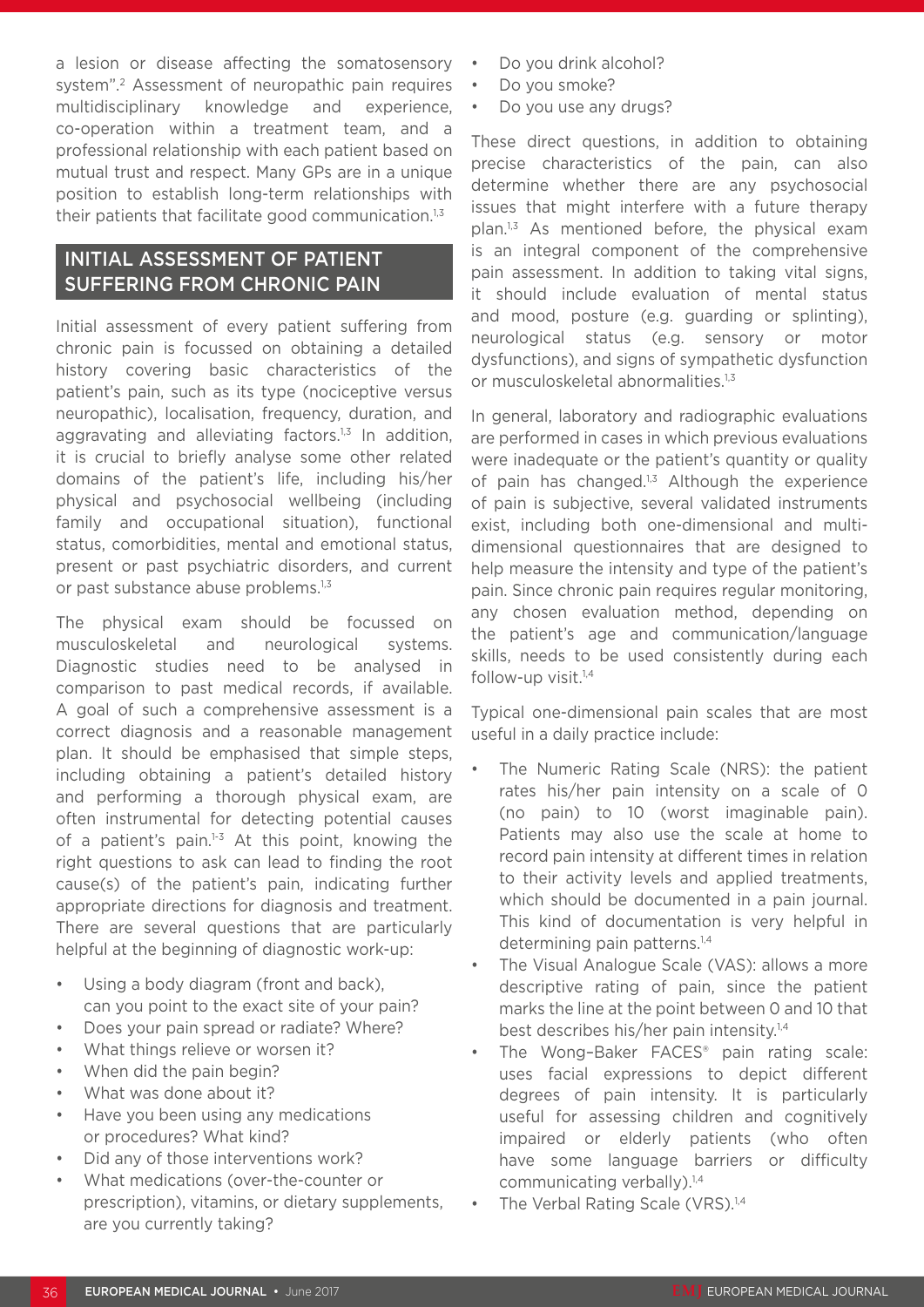Some other validated, multi-dimensional pain assessment tools include:

- The McGill Pain Questionnaire (MPQ): covers three dimensions of pain: sensory, affective, and evaluative. The patient selects words that best describe the quality of their pain from a pre-defined list, such as burning, shooting, throbbing, aching, and pins and needles.<sup>5</sup>
- The Brief Pain Inventory-Short Form (BPI-SF), a nine-item self-report questionnaire (scored on a 0–10 scale), examines pain severity and its interference with emotional and physical functioning. For the BPI-SF, the arithmetic mean of four pain severity items yields a general pain severity score; the mean of seven interference values yields a general interference score and other items inform about the pain location and the use of pain relief strategies.<sup>6</sup>
- The Douleur Neuropathique 4 (DN4) questionnaire: a tool aimed at screening neuropathic pain that is used to help distinguish between neuropathic and nociceptive pain. It is made up of seven items related to pain symptoms and three items related to physical evaluation. DN4 is correlated with the medical diagnosis.7

These tools can provide a comprehensive profile of the patient's pain, whilst also taking into consideration emotional distress, and the degree to which the individual can function in various domains of life. In addition, several multi-dimensional tools exist, for example the Neuropathic Pain Scale (NPS), Treatment Outcomes of Pain Survey (TOPS), and the Oswestry Disability Index (ODI). These can be usedto assess specific types of pain or to assess pain in terms of functional status among large groups ofpatients. However, these tools are usually reserved for the research setting.<sup>1,4</sup>

### NOCICEPTIVE PAIN PATHWAY

In order to better understand the development of two main types of pain, nociceptive and neuropathic, with their respective specific symptoms commonly experienced by patients, it is important to briefly review the normal anatomy and physiology of pain pathways. Nociceptive pain pathways allow individuals to perceive pain and avoid further injury after a noxious stimulus, such as heat, cold. or mechanical trauma activates receptors in tissues (e.g. skin). This noxious stimulus is then transduced into incoming signals that travel toward the central nervous system along small, unmyelinated C fibres.

The C fibres make synaptic connections in the dorsal horn of the spinal cord. The second-order neurons cross the midline and travel up the contralateral spinal tract to the thalamus and other parts of the brain so that the pain sensation can be perceived.<sup>1,4</sup> It should be emphasised that the intensity of the incoming noxious signals can be modulated by a descending inhibitory tract. For instance, opioids bind to specific receptors in the brain and cause an increase in descending inhibition, to reduce the incoming pain signals. This, in turn, allows patients to decrease the degree of pain that they feel.<sup>1,4</sup>

#### ALLODYNIA AND HYPERALGESIA

The normal anatomy and physiology of a pain pathway can be depicted as the stimulus intensity increasing from a light touch to a pinch causing a person to start perceiving pain, which can be rated in intensity on a numeric scale from 0–10. At this point, injured tissues become sensitised, and the pain perception is often greater.<sup>1,4</sup> For example, upon a non-painful stimulus, such as a light touch, the injured area can cause a mild-to-moderate pain sensation called allodynia. Similarly, a mildly painful stimulus, such as a light pinch, may cause in these circumstances severe pain, called hyperalgesia. This response is normal to ensure protection of the injured area until it heals. However, persistence of the allodynia and hyperalgesia after the tissue injury has healed is characteristic of neuropathic pain.<sup>2,4</sup>

#### NEUROPATHIC PAIN PATHWAY

The management of chronic neuropathic pain, whether peripheral or central, is clinically challenging and often frustrating because of the complex pathophysiology of neuropathic pain transmission.2,4 Neuropathic pain is a common form of chronic pain, which results from damage to the peripheral nervous system, often due to diabetic neuropathy, postherpetic neuralgia (PHN), or chronic lumbar radiculopathy.1,4 In addition, neuropathic pain can also be caused by injury to the central nervous system, which can occur in: stroke, spinal cord injury, and multiple sclerosis (MS).<sup>1,4</sup>

In general, symptoms of neuropathy can be categorised as:<sup>2,8</sup>

- Negative, resulting in partial or total loss of sensation
- Positive, including various types of abnormal or unpleasant sensations (due to normal stimuli), such as: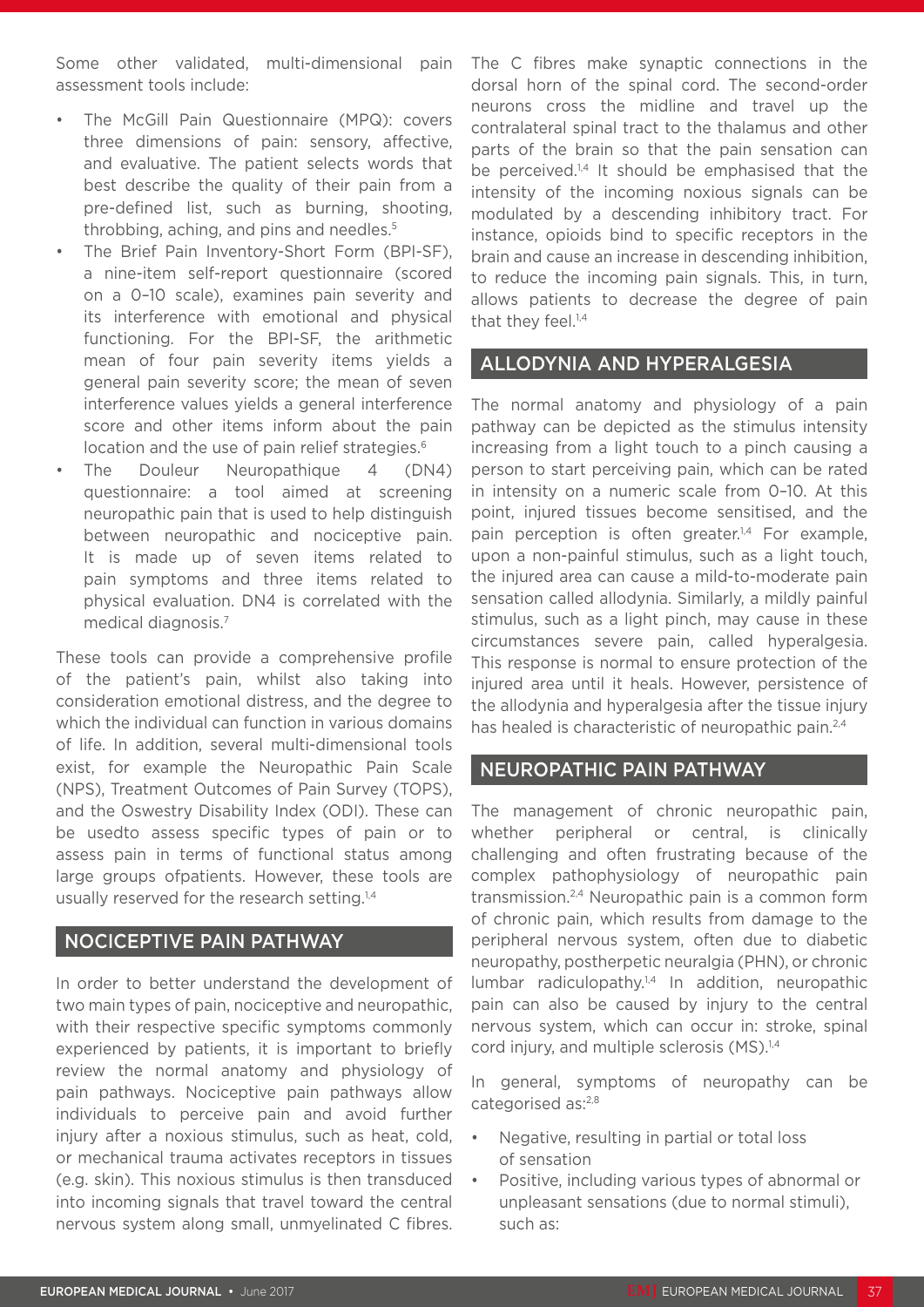- Dysaesthesia: burning/stabbing
- Paraesthesia: tingling or prickling (pins and needles)
- Allodynia: painful sensation due to a mild stimulus; not normally associated with pain
- Hyperalgesia: exaggerated response to painful stimulus

## CAUSES, MECHANISMS, AND SYMPTOMS OF NEUROPATHIC PAIN

Neuropathic pain represents a chronic condition that is often difficult to diagnose and to treat due to complex interrelations between the causes, mechanisms, and symptoms of various diseases underlying this type of pain.<sup>2,8</sup> In neuropathic pain, neurons in the spinal cord often become hyper-responsive, leading to excessive pain sensation (hypersensitivity) and extension of pain beyond the region of original damage due to injury or disease. Moreover, changes in sodium and potassium channels after a nerve injury increase cell membrane excitability and cause paraesthesias.<sup>8</sup> The sensitisation of both central and peripheral neurons alters perception of pain and increases sensitivity to temperature and to touch. Peripheral nerve injury may also reduce inhibitory cerebral influence on dorsal horn neurons.<sup>1,8</sup>

### DISTAL SYMMETRIC POLYNEUROPATHY

Distal symmetric polyneuropathy (DSPN) is the presence of symptoms and signs of peripheral nerve dysfunction in patients with diabetes (after the exclusion of other causes). DSPN has a multifactorial pathogenesis (e.g. oxidative and inflammatory stress associated with metabolic disorders) and is the most common diabetic neuropathy. DSPN that involves small-diameter Type A delta and Type C sensory fibres usually results in symptoms such as painful paraesthesia, which is perceived as burning, stabbing, crushing, cramping, or aching sensations (often aggravated at night).<sup>9</sup> These symptoms typically develop in the hands in a glove-like distribution. In addition, paraesthesias and the loss of sensation in the feet, in a sock-like distribution, creates a risk of developing foot ulcers that can be complicated by gangrene.<sup>9</sup> Moreover, frequently coinciding decreased ankle and knee reflexes, weakness of foot muscles, and impaired proprioception can affect the gait, and cause sensory ataxia. Furthermore, many patients experience symptoms related to the autonomic nervous system, such as resting

tachycardia, orthostatic hypotension, bladder or bowel dysfunction, anhidrosis, and sluggish reaction of pupils to light.<sup>9</sup>

A neurologic evaluation is necessary to determine severity and to rule out other causes of neuropathy. Management of each diabetic patient with DSPN, in addition to his/her appropriate blood glucose levels, lipid levels, and blood pressure control, needs to take into consideration any medical or mental comorbidities, possible treatment side effects, and some other individual factors (e.g. socio-economic).

# PHARMACOTHERAPY FOR DIABETIC NEUROPATHY

Pharmacotherapy for diabetic neuropathy includes various medications from the following groups: 9,10

- Antidepressants
	- Tricyclic (e.g. amitriptyline,  $imipramine, designramine)<sup>11</sup>$
	- Selective serotonin/norepinephrine reuptake inhibitors (SNRIs) (e.g. duloxetine, venlafaxine)
	- Selective serotonin reuptake inhibitors (e.g. paroxetine, citalopram)
- Anticonvulsants (e.g. gabapentin, pregabalin, sodium valproate, phenytoin, carbamazepine)
- Non-steroidal anti-inflammatory drugs (e.g. ibuprofen, naproxen)
- **Analgesics** 
	- Topical (e.g. lidocaine gel [5%], capsaicin)
	- Opioids (e.g. tramadol, morphine sulfate, or oxycodone). It should be emphasised that add-on therapy with opioids may be necessary in some patients, who failed to respond to other treatments; however, in such cases, a referral to specialised pain clinics and close medical supervision are recommended).

A choice of medication from any of these groups (or combination therapy) for the management of diabetic neuropathy should be made after considering the individual patient's clinical status, goals, and needs.9,10 Unfortunately, adverse effects of these medications (see next section) are common, and thus the GP's familiarity with the most typical side effects is important in order to achieve realistic treatment goals whilst maintaining the patient's comfort. In addition, educating the patients about some of the possible adverse effects of the otherwise beneficial therapy may help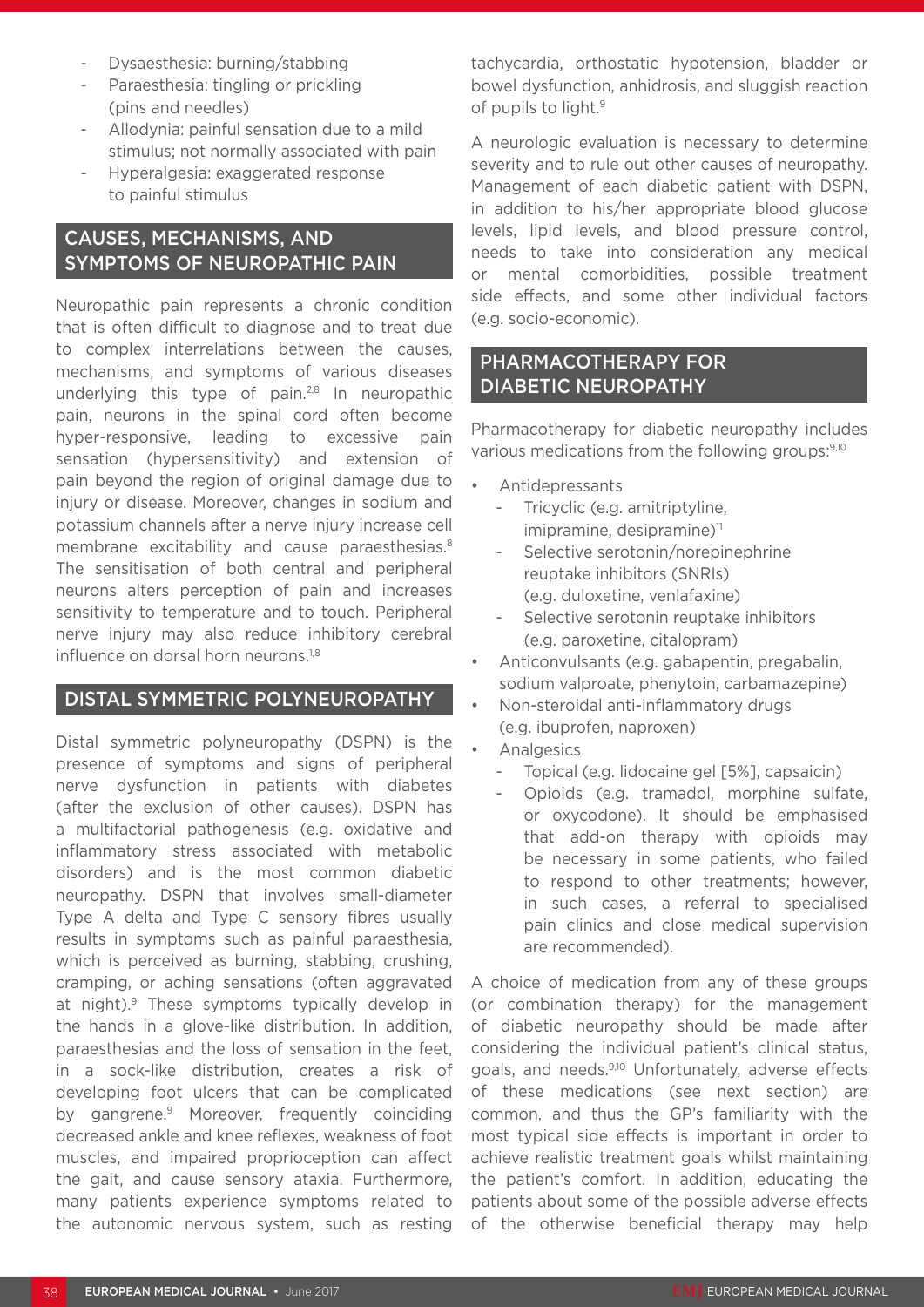them to be more motivated and adherent to the treatment regimen.10,12

# POSSIBLE ADVERSE EFFECTS OF MEDICATIONS USED IN TREATMENT OF DIABETIC NEUROPATHY

In general, the anticonvulsants and antidepressants commonly used for the treatment of DSPN decrease neuronal excitability, leading to a reduction of pain. However, they are not free of adverse effects.<sup>11</sup> Second-generation anticonvulsants (e.g. gabapentin, pregabalin) can cause somnolence, dizziness, fatigue, headache, confusion, diarrhoea, nausea, weight gain, peripheral oedema, and thrombocytopenia/ neutropenia.12 First-generation anticonvulsants (e.g. sodium valproate) can cause tremors, hepatotoxicity, peripheral oedema, weight gain, hair loss, pancreatitis, and interactions with tricyclic antidepressants.12 SNRIs (e.g. venlafaxine, duloxetine) can cause poor appetite, weight loss, insomnia, drowsiness, dizziness, fatigue, headache, mydriasis, nausea/vomiting, and urinary retention.12 Tricyclic antidepressants (e.g. nortriptyline, amitriptyline) can cause dry mouth, constipation, blurred vision, dizziness, drowsiness, and increased heart rate.<sup>12</sup>

# ADDITIONAL MEDICATIONS BEING CONSIDERED FOR NEUROPATHIC PAIN

Current recommendations of the American Diabetes Association (ADA) are designed to help primary care physicians focus on effective management of neuropathies in patients with Type 2 diabetes mellitus (T2DM).<sup>13</sup> In addition to recently completed or ongoing clinical trials in the area of diabetic neuropathy, investigating SNRIs (e.g. duloxetine) or anticonvulsants (e.g. pregabalin) in different diabetic populations, there is still a growing need to find more effective therapeutic approaches to DSPN that are less toxic. Some of them are briefly described below.

### Alpha-Lipoic Acid

Alpha-lipoic acid (ALA) is an antioxidant that, according to a multicentre placebo-controlled trial, was found to cause short-term symptomatic relief of neuropathy symptoms in patients with T2DM (its recommended dose is 600 mg/day for 3 weeks).14

### Actovegin

Actovegin is a deproteinised derivative of calf blood, containing inorganic substances (electrolytes and trace elements), organic components (amino acids, oligopeptides, nucleosides, and glycosphingolipids), and inositol phospho-oligosaccharides that may enhance insulin actions (central or peripheral). Based on the randomised clinical trial by Ziegler et al., $15$  it was found that upon therapy with actovegin (e.g. intravenous [2,000 mg/day], and then oral [1,800 mg/day] administration over 5 months) both sensory functions and quality of life of patients with T2DM and polyneuropathy were improved.

#### Aldose Reductase Inhibitors

Aldose reductase inhibitors (e.g. alrestatin, sorbinil, tolrestat, and epalrestat) block the rate-limiting enzyme in the polyol pathway, which is activated by hyperglycaemia. However, these medications are not currently US Food and Drug Administration (FDA) approved. Epalrestat, which reduces intracellular sorbitol accumulation, has been shown to improve motor and sensory nerve conduction as well as diabetic neuropathy symptoms (e.g. pain, hyperaesthesia, numbness, coldness of extremities, dizziness, and orthostatic fainting) compared to baseline or placebo. At present, epalrestat is marketed only in Japan and its recommended dose is 150 mg/day for 12 weeks.<sup>16</sup>

### POSTHERPETIC NEURALGIA

#### Brief Aetiology and Clinical Manifestations of Herpes Zoster

Herpes zoster (or shingles) reflects the reactivation of the varicella-zoster virus. After the primary varicella infection (chickenpox), the virus remains quiescent in the dorsal root ganglia, often for many decades, kept in check by the normal immune system.<sup>17,18</sup> However, with ageing, or due to immunosuppression associated with illness, the virus can multiply.

The clinical manifestations of herpes zoster can be divided into three phases:

- Pre-eruptive or preherpetic neuralgia
- Acute eruptive phase: unilateral patchy erythema, herpetiform vesicles that rupture, crust, and involute, and severe pain (acute herpetic neuralgia)
- Chronic or post-herpetic neuralgia<sup>17,18</sup>

When the pain associated with an acute herpes zoster outbreak persists for more than 2 months, it is called PHN, which is caused by viral-mediated damage to peripheral afferent neurons. Immediate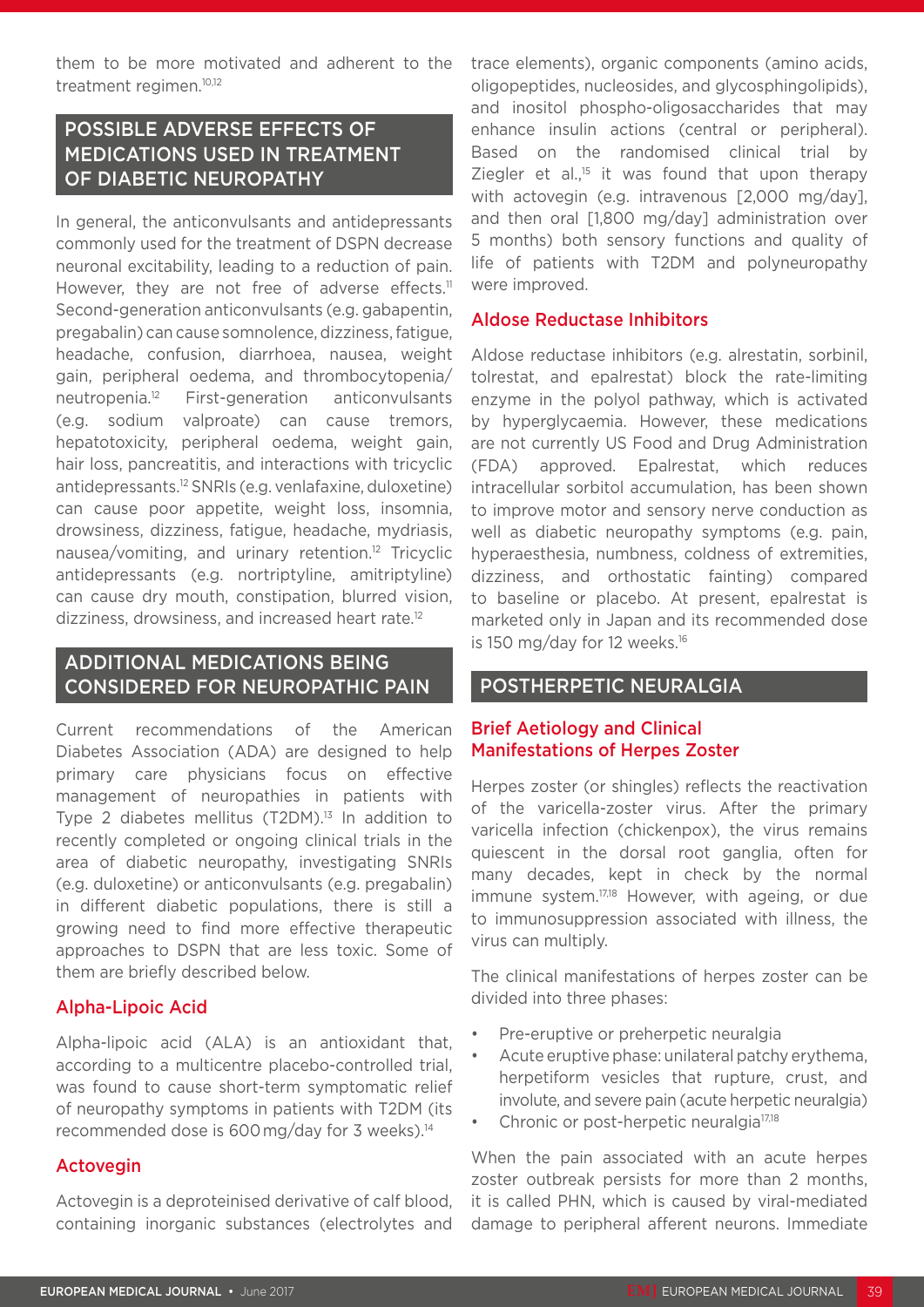treatment with antiviral medications can reduce the severity of zoster and the risk of future PHN. However, this neuralgia may persist for a few years.<sup>17,18</sup>

The pain of PHN is usually severe and is often characterised by constant aching or burning, electric shock-like sensation, allodynia, and hyperalgesia.<sup>17,18</sup>

#### Treatment of Postherpetic Neuralgia

The recommended medications, used to treat PHN include:<sup>17,18</sup>

- Antidepressants (tricyclic): nortriptyline (which has fewer cardiac side effects), desipramine, amitriptyline
- Anticonvulsants: gabapentin, pregabalin
- Opioids (only in selected, severe cases; during acute phase of herpes zoster)
- Lidocaine topical preparations
- Capsaicin topical preparations

The adverse effects of medications used in the therapy of PHN and diabetic neuropathy are identical. Similarly, the side effects of lidocaine and capsaicin topical preparations, used in the management of both of these conditions, may include abnormal skin sensations (e.g. burning or change in hot or cold sensation), redness, or swelling at the application site.<sup>17,18</sup> Since there is only limited evidence to guide the selection of different pharmaceutical agents, the adverse effects of these medications should help with choosing the most appropriate and available agent by considering the benefits and risks for each individual patient. Furthermore, the FDA has approved a live attenuated varicella-zoster virus vaccine, Zostavax®, that has been used since 2006, and has

demonstrated a decrease in the incidence rate of herpes zoster. Zostavax reduces the risk of developing shingles by 51%, and PHN by 67%. It is administered in one dose injection. Currently, Zostavax is approved for use in patients >50 years old, and is considered to be cost-effective.19

#### SUMMARY

Pain assessment is one of the competencies that GPs need to master in order to correctly diagnose and effectively treat patients with chronic pain of different origin. In many cases, chronic pain can be alleviated, at least to some degree, with appropriately targeted therapeutic options, even if the patient may have to try several different modalities before finding one that works best. In clinical practice, two main categories of chronic pain, neuropathic and nociceptive, often overlap. Moreover, many medical comorbidities, mental disorders, stress, or environmental factors (at work and at home) can complicate the management of chronic pain. For these reasons, chronic pain as a disease syndrome, should be addressed within a biopsychosocial, interdisciplinary model of care, which considers each patient's psychosomatic, occupational, environmental, family, and social conditions. Finally, it should be emphasised that a team collaboration between physicians (e.g. GPs, diabetologists, neurologists, psychiatrists, rehabilitation, and pain specialists), pharmacists, and nurses who manage patients with diabetic neuropathy and PHN improves patient safety and contributes to better adherence to medical regimens. This, in turn, leads to more favourable outcomes and better quality of life.

#### REFERENCES

1. American Medical Association. Module 1 Pain Management: Pathophysiology of Pain and Pain Assessment. 2010 (Update). Available at: http://www.amacmeonline.com/pain\_mgmt/printversion/ ama\_painmgmt\_m1.pdf. Last accessed: 16 November 2016.

2. Jensen TS et al. A new definition of neuropathic pain. Pain. 2011;152(10): 2204-5.

3. Breuer B et al. Pain management by primary care physicians, pain physicians, chiropractors, and acupuncturists: a national survey. South Med J. 2010;103(8): 738-47.

4. Institute of Medicine, Relieving Pain in America: A Blueprint for Transforming

Prevention, Care, Education, and Research (2011), The National Academies Press.

5. Melzack R. The McGill Pain Questionnaire: major properties and scoring methods. Pain. 1975;1(3):277-99.

6. Tan G et al. Validation of the Brief Pain Inventory for chronic nonmalignant pain. J Pain. 2004;5(2):133-7.

7. Backonja MM et al. Value of quantitative sensory testing in neurological and pain disorders: NeuPSIG consensus. Pain. 2013; 154(9):1807-19.

8. Woolf CJ. Neuropathic pain: aetiology, symptoms, mechanisms, and management. Lancet. 1999;353(9168):1959-64.

9. Tesfaye S; Toronto Diabetic Neuropathy Expert Group. Diabetic neuropathies: update on definitions, diagnostic criteria, estimation of severity, and treatments. Diabetes Care. 2010;33(10):2285-93.

10. Bril V; American Academy of Neurology. Evidence-based guideline: Treatment of painful diabetic neuropathy: report of the American Academy of Neurology, the American Association of Neuromuscular and Electrodiagnostic Medicine, and the American Academy of Physical Medicine and Rehabilitation. Neurology. 2011;76(20):1758-65.

11. Medscape. Diabetic Neuropathy Medication. 2017. Available at: http://emedicine.medscape.com/article/1170337 medication#7. Last accessed: 21 March 2017.